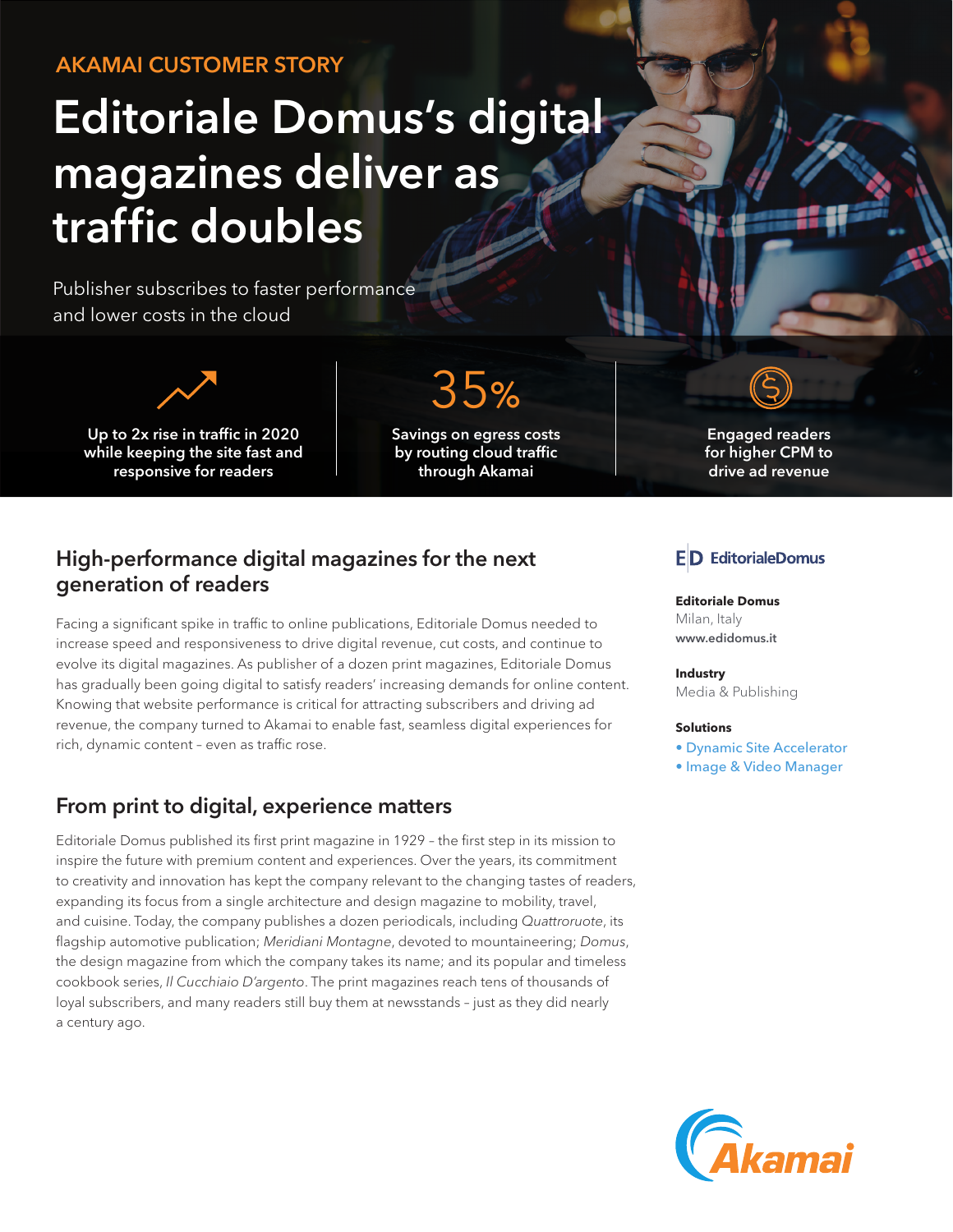But times have changed. More people are reading content online – and where readers go, advertising dollars follow. To stay relevant for new generations of car lovers, outdoor enthusiasts, and home cooks, Editoriale Domus has spent the past decade building digital versions of its magazines, offering online subscriptions and adding rich, dynamic content to pull people in. The digital property of *Quattroruote*, the publisher's top-selling magazine, is filled with in-depth articles, high-resolution photos, interactive content, and compelling video reviews of the latest cars. The content generates a lot of engagement, as readers comment on and share articles. It's a popular destination for consumers who are in the market for a new vehicle, as well as all-around car enthusiasts, who can browse the site to their hearts' content and imagine the thrill of a sleek new ride.

Making sure all that rich content loads smoothly without delays or timeouts is critical to keeping readers engaged. People won't wait for more than a few seconds for a page to load, whether they're researching fast cars or planning a meal at home. Any lag time in loading a recipe page or downloading a car review video could cause them to leave the site. For Editoriale Domus, speed and responsiveness are top priorities.

# As traffic doubles, performance soars with Akamai

When the COVID-19 pandemic spread to Italy, the country went under lockdown, and what had been a gradual shift toward digital suddenly accelerated. Like other publishers, Editoriale Domus saw website traffic spike, especially at the publisher's popular recipe site, cucchiaio.it.

With restaurants closed, people were cooking at home more often, and many turned it into a pastime, getting adventurous with their meals. Across Italy and around the world, kitchens filled up with the aromas of baked bread, fresh pasta, and homemade desserts. Eager to try new recipes, home cooks flocked to the *Il Cucchiaio D'argento* website – doubling its traffic nearly overnight.

It was a moment of truth for Editoriale Domus. However, as a longtime Akamai customer, the publisher knew that its websites would withstand the rising wave of digital activity, and there was no need to worry about high web user traffic.

"Akamai made it easy to support the increase in traffic without changing the infrastructure," says Gianfranco Ferracci, Platform and Service Manager at Editoriale Domus. "By speeding up content delivery, Akamai contributes to our ability to keep customers on the site with a fast, enjoyable experience while serving up more advertisements and driving revenue for the business."

Ferracci is responsible for the web infrastructure, making sure it can support the company's digital initiatives. Having joined Editoriale Domus five years ago, the company's investment in Akamai predates him – and he can't recall a single time when the products or the Akamai team have failed to live up to expectations.

"With Akamai [Dynamic Site Accelerator](https://www.akamai.com/us/en/products/performance/dynamic-site-accelerator.jsp) (DSA) and [Image & Video Manager](https://www.akamai.com/us/en/products/performance/image-and-video-manager.jsp), response times have always been remarkable," Ferracci says. "The performance and ease of management we get through Akamai are the main reasons we've relied on Akamai all these years."

Ferracci turned to Akamai once again to try and optimize costs. The Akamai team worked closely with Editoriale Domus and quickly found a solution. High origin egress traffic was driving up egress costs for the company, and Akamai saw an immediate opportunity to bring those costs down for Editoriale Domus using Google Cloud Platform (GCP) Interconnect, a cloud-first feature of DSA.

By speeding up content delivery, Akamai contributes to our ability to keep customers on the site with a fast, enjoyable experience while serving up more advertisements and driving revenue for the business.

#### **Gianfranco Ferracci**

Platform and Service Manager